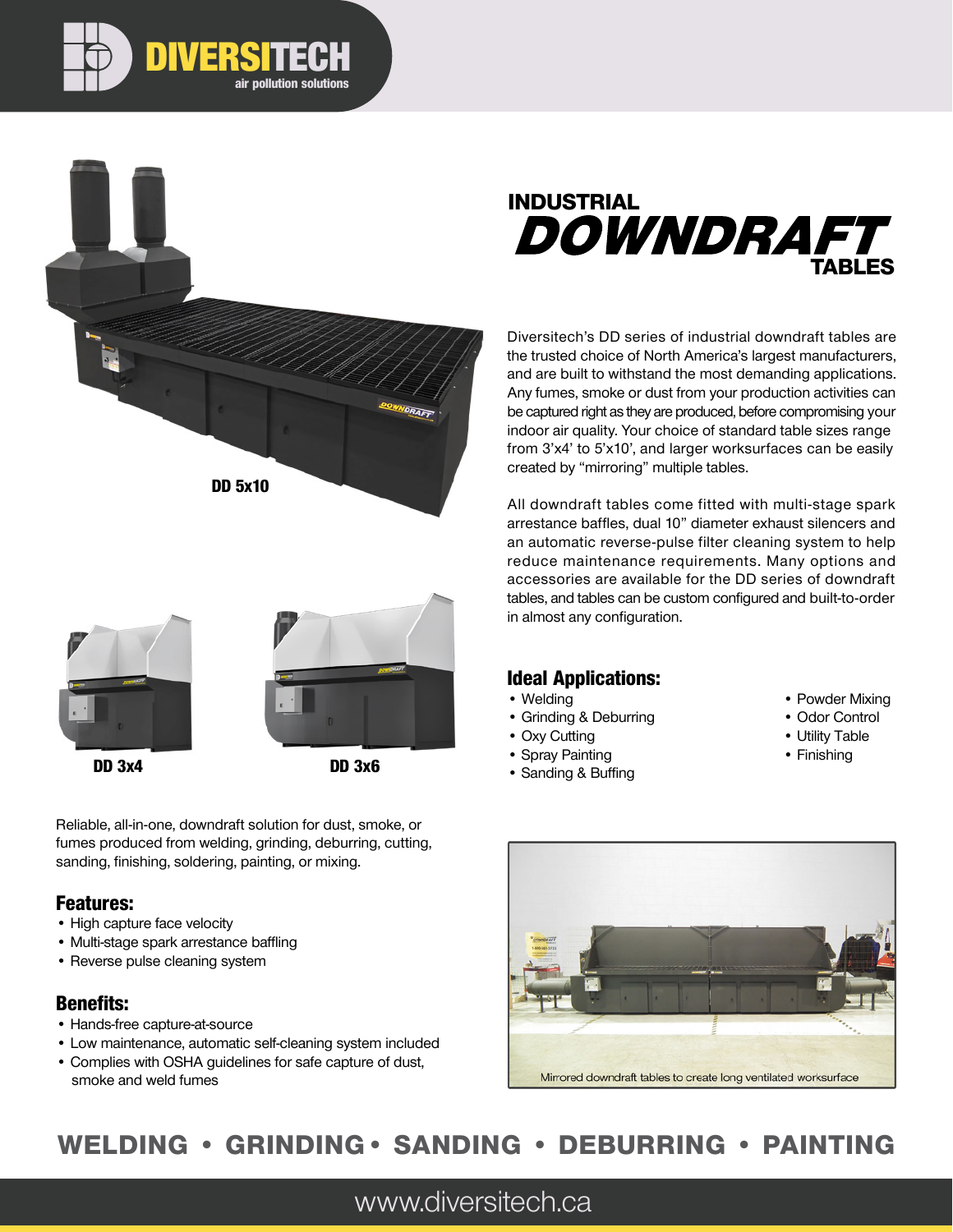



• HEPA afterfilter - MERV 17 - 99.97% @ 0.3 micron

#### Welding, Grinding & Deburring Kit:

- Side and back walls • Metal mesh pre-filter
- 
- Grounding lug



#### Plasma Cutting Kit:

- 2" high steel bar grating
- Slag collection baffle with 3/4" gravel
- Metal mesh pre-filter



### VOC & Paint Kit:

- Side and back walls
- Paint arrestor pre-filter
- Reversible carbon canister afterfilter

### Clean Air Workstation:

- Side and back walls (48" high w/top cover)
- Dust & vapor proof light kit
- Backdraft hood

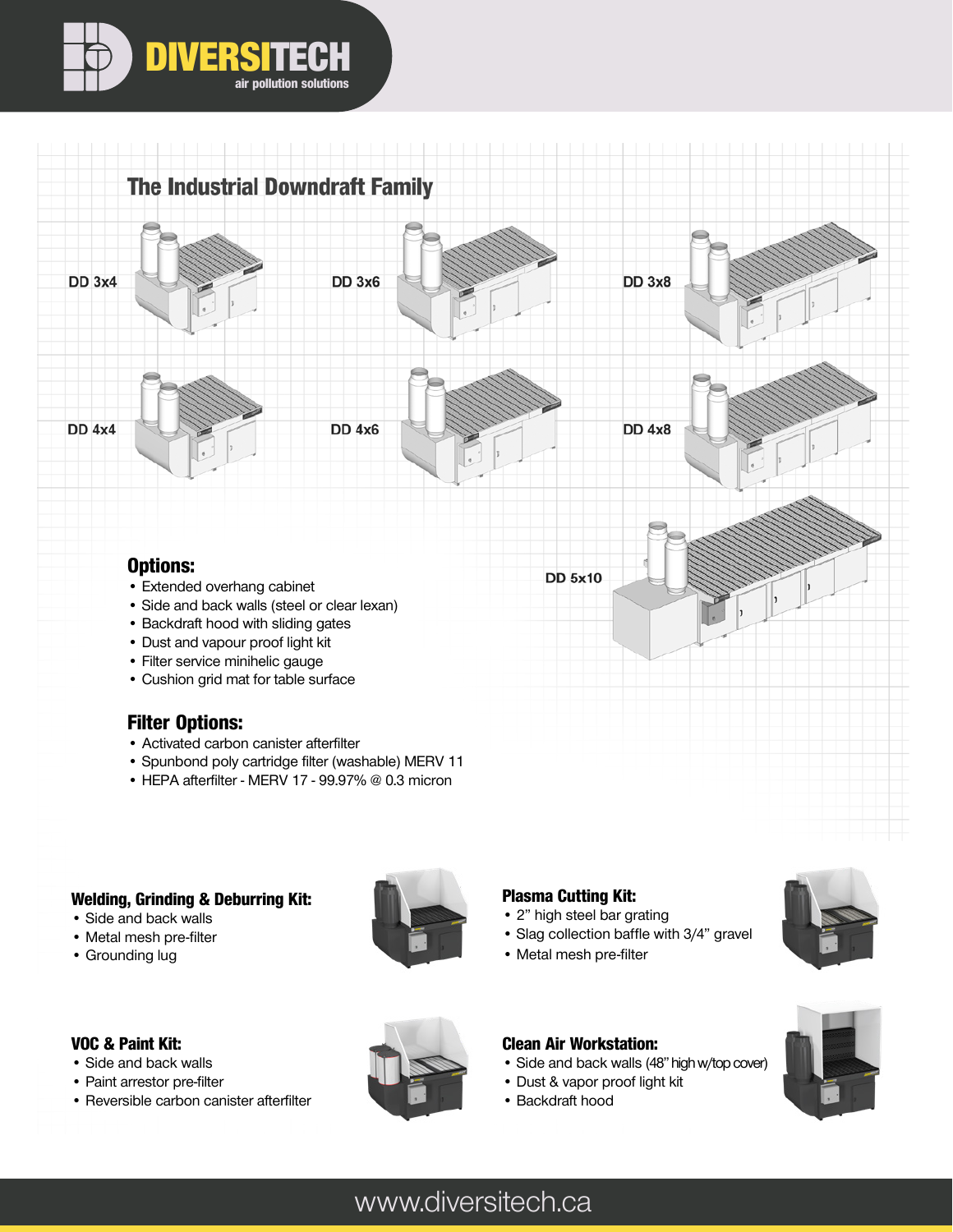

## Primary Filter **After Filter** After Filter



### Technical Specifications

|                                                         |                |               |                          | Power                    |                          | Nominal          | Static            | Face              | Noise        |  |  |
|---------------------------------------------------------|----------------|---------------|--------------------------|--------------------------|--------------------------|------------------|-------------------|-------------------|--------------|--|--|
| Model                                                   | Motor<br>(H.P) | Phase<br>(hz) | @230V<br>F.L.A<br>(amps) | @460V<br>F.L.A<br>(amps) | @575V<br>F.L.A<br>(amps) | Airflow<br>(CFM) | Pressure<br>(in.) | Velocity<br>(FPM) | @5ft<br>(dB) |  |  |
| Industrial Downdraft Tables, three phase                |                |               |                          |                          |                          |                  |                   |                   |              |  |  |
| DD-3X4                                                  | 5.0            | 3P/60Hz       | 15.2                     | 7.6                      | 6.1                      | 4300             | 4.0               | 450               | 79           |  |  |
| $DD-3X6$                                                | 5.0            | 3P/60Hz       | 15.2                     | 7.6                      | 6.1                      | 4300             | 4.0               | 325               | 79           |  |  |
|                                                         | 7.5            | 3P/60Hz       | 22.0                     | 11.0                     | 9.0                      | 4800             | 4.0               | 375               | 81           |  |  |
| DD-3X8                                                  | 7.5            | 3P/60Hz       | 22.0                     | 11.0                     | 9.0                      | 4800             | 4.0               | 330               | 81           |  |  |
|                                                         | 10.0           | 3P/60Hz       | 28.0                     | 14.0                     | 11.0                     | 5050             | 4.0               | 338               | 83           |  |  |
| Industrial Multi-operator Downdraft Tables, three phase |                |               |                          |                          |                          |                  |                   |                   |              |  |  |
| $DD-4X4$                                                | 5.0            | 3P/60Hz       | 15.2                     | 7.6                      | 6.1                      | 4300             | 4.0               | 425               | 79           |  |  |
| $DD-4X6$                                                | 7.5            | 3P/60Hz       | 22.0                     | 11.0                     | 9.0                      | 4800             | 4.0               | 325               | 81           |  |  |
|                                                         | 10.0           | 3P/60Hz       | 28.0                     | 14.0                     | 11.0                     | 5050             | 4.0               | 375               | 83           |  |  |
| DD-4X8                                                  | 10.0           | 3P/60Hz       | 28.0                     | 14.0                     | 11.0                     | 5050             | 4.0               | 300               | 83           |  |  |
| DD-5X10                                                 | 15.0           | 3P/60Hz       | 42.0                     | 21.0                     | 17.0                     | 8600             | 4.0               | 330               | 85           |  |  |